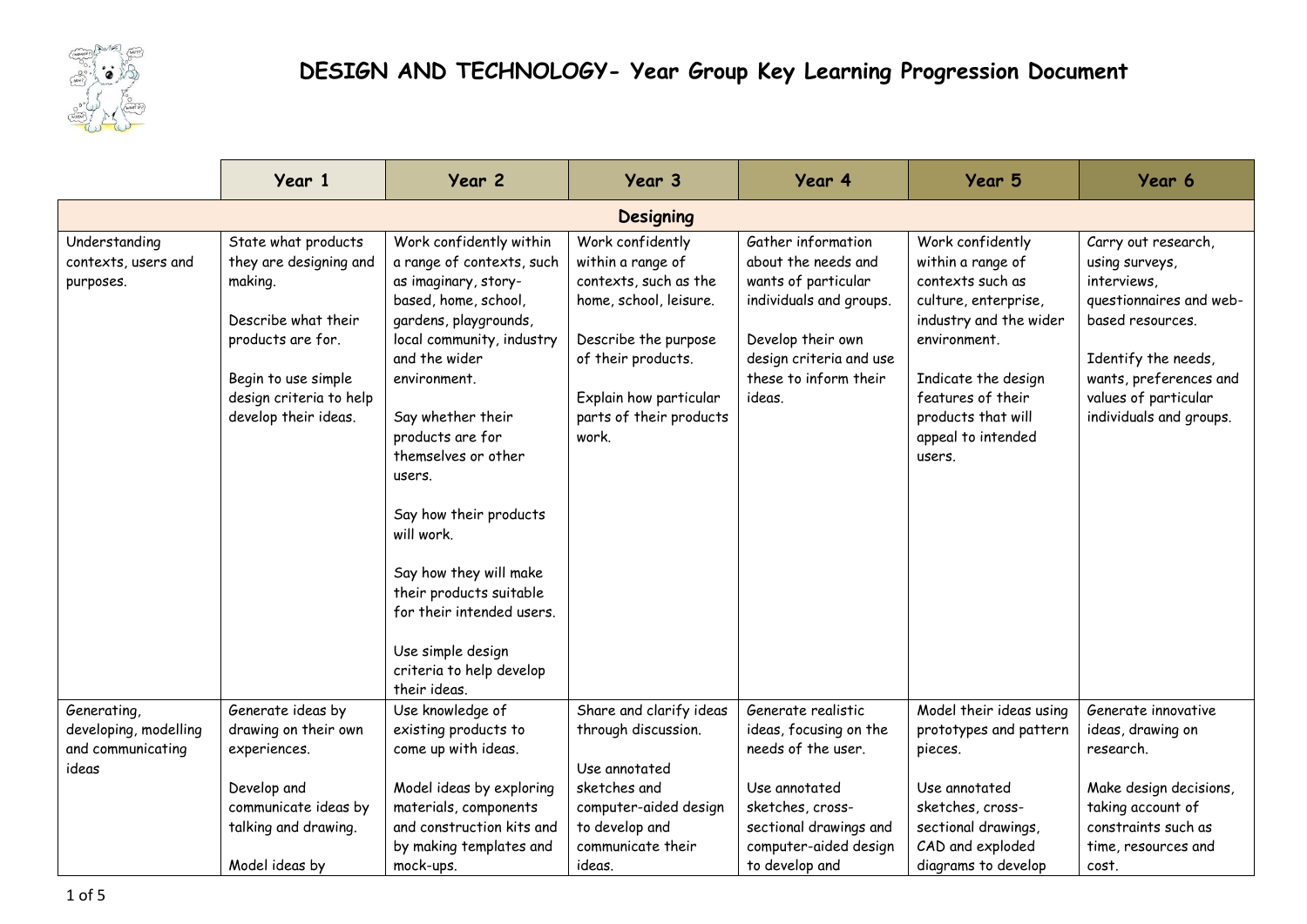|                                    | Year 1                                                                                                                                                                                                                                                        | Year 2                                                                                                                                                                                                                                                                                                                                                    | Year 3                                                                                                                                                                                                                                                                                                                                   | Year 4                                                                                                                                                                                                                                                   | Year 5                                                                                                                                                                                                                                                                                                                                                     | Year 6                                                                                                                                                                                                                                                                                                                                                          |
|------------------------------------|---------------------------------------------------------------------------------------------------------------------------------------------------------------------------------------------------------------------------------------------------------------|-----------------------------------------------------------------------------------------------------------------------------------------------------------------------------------------------------------------------------------------------------------------------------------------------------------------------------------------------------------|------------------------------------------------------------------------------------------------------------------------------------------------------------------------------------------------------------------------------------------------------------------------------------------------------------------------------------------|----------------------------------------------------------------------------------------------------------------------------------------------------------------------------------------------------------------------------------------------------------|------------------------------------------------------------------------------------------------------------------------------------------------------------------------------------------------------------------------------------------------------------------------------------------------------------------------------------------------------------|-----------------------------------------------------------------------------------------------------------------------------------------------------------------------------------------------------------------------------------------------------------------------------------------------------------------------------------------------------------------|
|                                    | exploring materials,<br>components and<br>construction kits.                                                                                                                                                                                                  | Use information and<br>communication<br>technology, where<br>appropriate, to develop<br>and communicate their<br>ideas.                                                                                                                                                                                                                                   |                                                                                                                                                                                                                                                                                                                                          | communicate their<br>ideas.                                                                                                                                                                                                                              | and communicate their<br>ideas.<br>Make design decisions<br>that take account of<br>the availability<br>resources.                                                                                                                                                                                                                                         |                                                                                                                                                                                                                                                                                                                                                                 |
|                                    |                                                                                                                                                                                                                                                               |                                                                                                                                                                                                                                                                                                                                                           | Making                                                                                                                                                                                                                                                                                                                                   |                                                                                                                                                                                                                                                          |                                                                                                                                                                                                                                                                                                                                                            |                                                                                                                                                                                                                                                                                                                                                                 |
| Planning                           | Select from a range<br>of tools and<br>equipment.<br>Select from a range<br>of materials and<br>components.                                                                                                                                                   | Plan by suggesting what<br>to do next.<br>Select from a range of<br>tools and equipment,<br>explaining their choices.<br>Select from a range of<br>materials and<br>components according to<br>their characteristics.                                                                                                                                     | Select tools and<br>equipment suitable for<br>the task.<br>Select materials and<br>components suitable<br>for the task.                                                                                                                                                                                                                  | Explain their choice of<br>materials and<br>components according<br>to functional<br>properties and<br>aesthetic qualities.<br>Order the main stages<br>of making.                                                                                       | Explain their choice of<br>tools and equipment in<br>relation to the skills<br>and techniques.<br>Begin to formulate<br>step-by-step plans as a<br>quide to making                                                                                                                                                                                         | Produce appropriate<br>lists of tools, equipment<br>and materials that they<br>need.<br>Formulate step-by-step<br>plans as a guide to<br>making.                                                                                                                                                                                                                |
| Practical skills and<br>techniques | Follow procedures for<br>safety and hygiene<br>with guidance.<br>Use a range of<br>materials and<br>components with<br>support.<br>Assemble, join and<br>combine materials.<br>Use simple finishing<br>techniques, including<br>those from art and<br>design. | Follow procedures for<br>safety and hygiene.<br>Use a range of materials<br>and components,<br>including construction<br>materials and kits,<br>textiles, food<br>ingredients and<br>mechanical components.<br>Assemble, join and<br>combine materials and<br>components.<br>Begin to measure, mark<br>out, cut and shape<br>materials and<br>components. | Follow procedures for<br>safety and hygiene.<br>Measure, mark out, cut<br>and shape materials<br>and components with<br>some accuracy.<br>Assemble join and<br>combine materials and<br>components with some<br>accuracy.<br>Apply a range of<br>finishing techniques,<br>including those from<br>art and design, with<br>some accuracy. | Discuss procedures for<br>safety and hygiene.<br>Use a wider range of<br>materials and<br>components than KS1,<br>including construction<br>materials and kits,<br>textiles, food<br>ingredients, mechanical<br>components and<br>electrical components. | Agree procedures for<br>safety and hygiene.<br>Measure, mark out, cut<br>and shape materials<br>and components with<br>increasing accuracy.<br>Assemble, join and<br>combine materials and<br>components with<br>increasing accuracy.<br>Apply a range of<br>finishing techniques,<br>including those from<br>art and design, with<br>increasing accuracy. | Develop procedures for<br>safety and hygiene.<br>Accurately measure,<br>mark out, cut and shape<br>materials and<br>components.<br>Accurately assemble,<br>join and combine<br>materials and<br>components.<br>Accurately apply a<br>range of finishing<br>techniques, including<br>those from art and<br>design.<br>Use techniques that<br>involve a number of |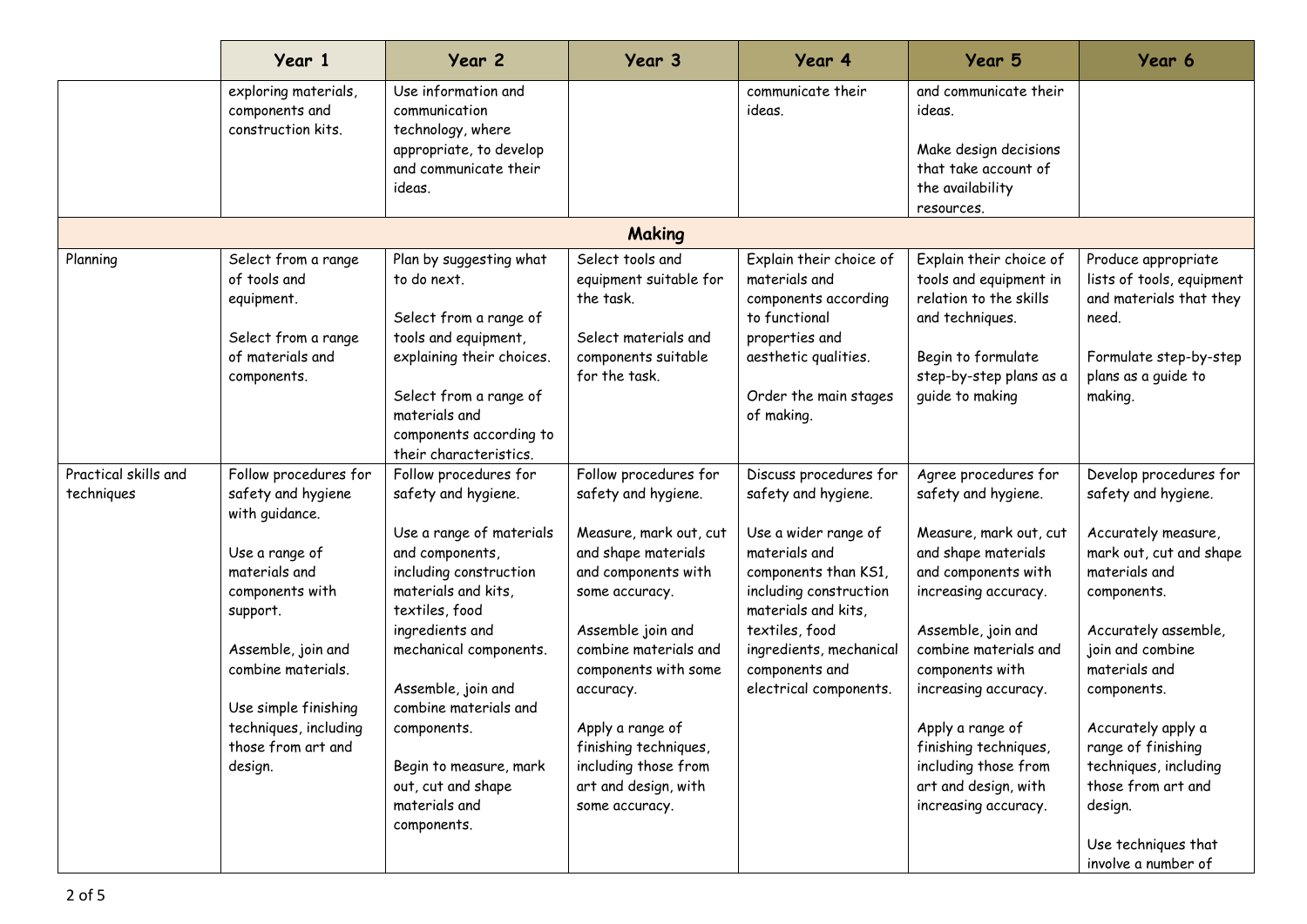|                               | Year 1                                                                                                                                 | Year 2                                                                                                                                                                                                                                                 | Year 3                                                                                                                                                                                                    | Year 4                                                                                                                                                                                                                     | Year 5                                                                                                                                                                                                                       | Year 6                                                                                                                                                                                                                                  |  |
|-------------------------------|----------------------------------------------------------------------------------------------------------------------------------------|--------------------------------------------------------------------------------------------------------------------------------------------------------------------------------------------------------------------------------------------------------|-----------------------------------------------------------------------------------------------------------------------------------------------------------------------------------------------------------|----------------------------------------------------------------------------------------------------------------------------------------------------------------------------------------------------------------------------|------------------------------------------------------------------------------------------------------------------------------------------------------------------------------------------------------------------------------|-----------------------------------------------------------------------------------------------------------------------------------------------------------------------------------------------------------------------------------------|--|
|                               |                                                                                                                                        | Begin to use finishing<br>techniques, including<br>those from art and<br>design.                                                                                                                                                                       |                                                                                                                                                                                                           |                                                                                                                                                                                                                            |                                                                                                                                                                                                                              | steps.<br>Demonstrate<br>resourcefulness when<br>tackling practical<br>problems.                                                                                                                                                        |  |
|                               |                                                                                                                                        |                                                                                                                                                                                                                                                        | <b>Evaluating</b>                                                                                                                                                                                         |                                                                                                                                                                                                                            |                                                                                                                                                                                                                              |                                                                                                                                                                                                                                         |  |
| Own ideas and<br>products     | Talk about their<br>design ideas and what<br>they are making.<br>Say what they<br>like/dislike about<br>their final product.           | Make simple judgements<br>about their products and<br>ideas against design<br>criteria.<br>Suggest how their<br>products could be<br>improved.                                                                                                         | Identify the strengths<br>and areas for<br>development in their<br>ideas and products.                                                                                                                    | Refer to their design<br>criteria as they design<br>and make.<br>Use their design<br>criteria to evaluate<br>their completed<br>products.                                                                                  | Consider the views of<br>others, including<br>intended users, to<br>improve their work.<br>Evaluate the quality of<br>the design,<br>manufacture and<br>fitness for purpose of<br>their products as they<br>design and make. | Critically evaluate the<br>quality of the design,<br>manufacture and<br>fitness for purpose of<br>their products as they<br>design and make.<br>Evaluate their ideas and<br>products against their<br>original design<br>specification. |  |
| Existing products             | To explore, with<br>quidance:<br>• what products are<br>• who products are<br>for<br>• what they like and<br>dislike about<br>products | To explore:<br>• what products are<br>• who products are for<br>• how products work<br>• how products are used<br>• where products might<br>be used<br>• what materials<br>products are made<br>from<br>• what they like and<br>dislike about products | To investigate and<br>analyse:<br>• why materials have<br>been chosen<br>• what methods of<br>construction have<br>been used<br>• how and why<br>products work<br>• if products achieve<br>their purposes | To investigate and<br>analyse:<br>• who designed and<br>made the products<br>• where products were<br>designed and made<br>• when products were<br>designed and made<br>• whether products<br>can be recycled or<br>reused | To investigate and<br>analyse:<br>• how well products<br>have been designed<br>• how well products<br>have been made<br>• how well products<br>meet user needs and<br>wants                                                  | To investigate and<br>analyse:<br>• how much products<br>cost to make<br>• how innovative<br>products are<br>• how sustainable the<br>materials in products<br>are<br>• what impact products<br>have beyond their<br>intended purpose   |  |
| Key events and<br>individuals | Not a requirement in KS1                                                                                                               |                                                                                                                                                                                                                                                        | To learn about inventors, designers, engineers, chefs and manufacturers who have developed ground-<br>breaking products                                                                                   |                                                                                                                                                                                                                            |                                                                                                                                                                                                                              |                                                                                                                                                                                                                                         |  |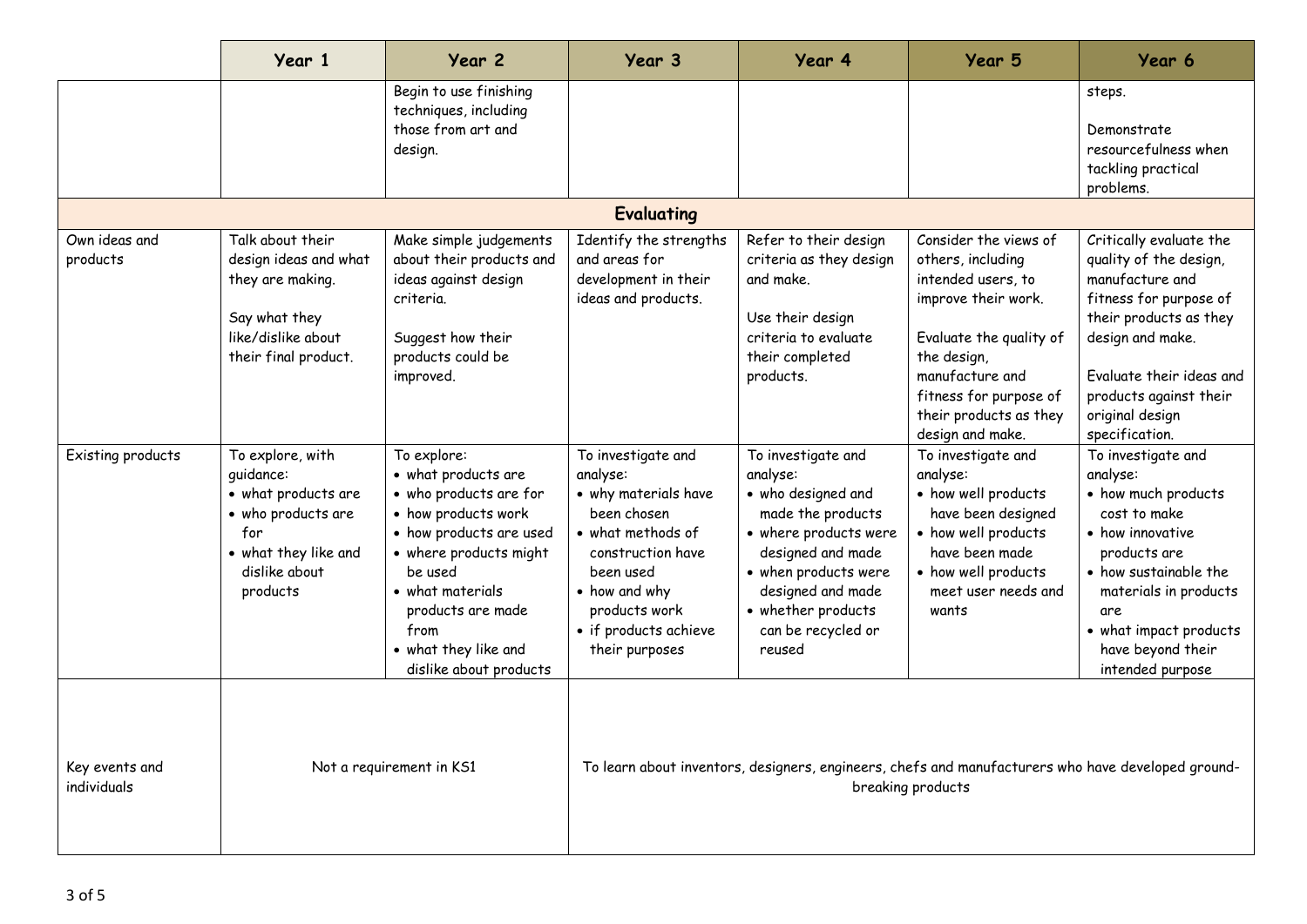|                            | Year 1                                                                                                                                                                                                                                                                                                                                                                              | Year 2                                                                                                                                                                                                                                                                                                                                                                                                                      | Year 3                                                                                                                                                                                                                                                             | Year 4                                                                                                                                                                                                                                                                                                                             | Year 5                                                                                                                                                                                                                                                                                                                                                                                                                                                                   | Year 6                                                                                                                                                                                                                                                                                                                                                                                                                                                                                        |  |
|----------------------------|-------------------------------------------------------------------------------------------------------------------------------------------------------------------------------------------------------------------------------------------------------------------------------------------------------------------------------------------------------------------------------------|-----------------------------------------------------------------------------------------------------------------------------------------------------------------------------------------------------------------------------------------------------------------------------------------------------------------------------------------------------------------------------------------------------------------------------|--------------------------------------------------------------------------------------------------------------------------------------------------------------------------------------------------------------------------------------------------------------------|------------------------------------------------------------------------------------------------------------------------------------------------------------------------------------------------------------------------------------------------------------------------------------------------------------------------------------|--------------------------------------------------------------------------------------------------------------------------------------------------------------------------------------------------------------------------------------------------------------------------------------------------------------------------------------------------------------------------------------------------------------------------------------------------------------------------|-----------------------------------------------------------------------------------------------------------------------------------------------------------------------------------------------------------------------------------------------------------------------------------------------------------------------------------------------------------------------------------------------------------------------------------------------------------------------------------------------|--|
| <b>Technical Knowledge</b> |                                                                                                                                                                                                                                                                                                                                                                                     |                                                                                                                                                                                                                                                                                                                                                                                                                             |                                                                                                                                                                                                                                                                    |                                                                                                                                                                                                                                                                                                                                    |                                                                                                                                                                                                                                                                                                                                                                                                                                                                          |                                                                                                                                                                                                                                                                                                                                                                                                                                                                                               |  |
| Making products work       | The simple working<br>characteristics of<br>materials and<br>components.<br>About the movement<br>of simple mechanisms<br>such as levers and<br>sliders.<br>How freestanding<br>structures can be<br>made stronger,<br>stiffer and more<br>stable.<br>That food ingredients<br>can be combined.<br>The correct technical<br>vocabulary for the<br>projects they are<br>undertaking. | The working<br>characteristics of<br>common materials and<br>components.<br>About the movement of<br>mechanisms such as<br>wheels and axles.<br>That a 3D textiles<br>product can be<br>assembled from two<br>identical fabric shapes.<br>That food ingredients<br>should be combined<br>according to their<br>sensory characteristics.<br>The correct technical<br>vocabulary for the<br>projects they are<br>undertaking. | How mechanical<br>systems such as levers<br>and linkages create<br>movement.<br>How to make strong<br>shell structures.<br>The correct technical<br>vocabulary for the<br>projects they are<br>undertaking.<br>That ingredients can<br>be fresh or pre-<br>cooked. | How mechanical<br>systems such as<br>pneumatic systems<br>create movement.<br>How electrical circuits<br>and components can be<br>used to create<br>functional products.<br>That a single fabric<br>shape can be used to<br>make a 3D textiles<br>product.<br>That food ingredients<br>can be fresh, pre-<br>cooked and processed. | How mechanical<br>systems such as cams<br>and pulleys or gears to<br>create movement.<br>That materials can be<br>combined and mixed to<br>create more useful<br>characteristics.<br>That mechanical<br>systems have an input,<br>process and output.<br>How to reinforce and<br>strengthen a 3D<br>framework.<br>How to program a<br>computer to control<br>their products.<br>That a recipe can be<br>adapted by adding or<br>substituting one or<br>more ingredients. | That materials have<br>both functional<br>properties and<br>aesthetic qualities.<br>How more complex<br>electrical circuits and<br>components can be used<br>to create functional<br>products.<br>How to program a<br>computer to monitor<br>changes in the<br>environment and control<br>their products.<br>That a 3D textiles<br>product can be made<br>from a combination of<br>fabric shapes.<br>That a recipe can be<br>adapted by adding or<br>substituting one or<br>more ingredients. |  |